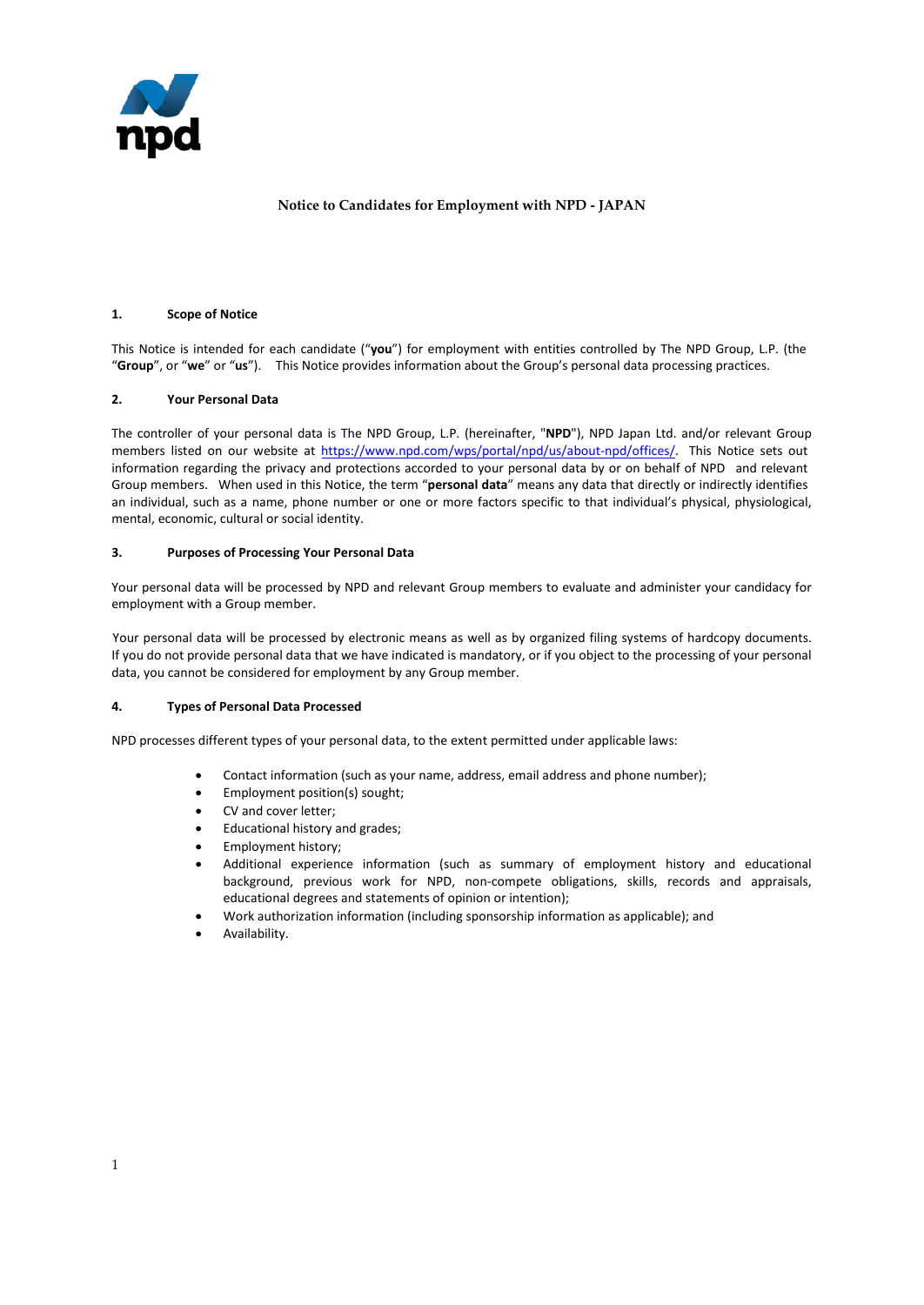

# **Notice to Candidates for Employment with NPD - JAPAN**

#### **5. Processing Your Personal Data**

The Group is committed to ensuring that all candidate personal data is:

- Processed fairly and lawfully;
- Processed for specific purposes only, and not in any manner incompatible with those purposes;
- Adequate and relevant;
- Kept accurate;
- Retained no longer than necessary;
- Processed consistent with your rights; and
- Kept secure.

Where required by applicable law, your consent will be requested before processing your personal data. In the event any such consent is sought, you will also be provided with an option to opt-out of the consent so given, and you may withdraw your consent at any time.

## **6. Sharing Your Personal Data with Third Parties**

Where necessary for the purposes described in this Notice, your personal data will be shared among relevant Group entities, third party service providers who maintain reasonable security practices commensurate with applicable law, and government agencies. In some cases, third party service providers may be granted access to a specific Group database, but their access is restricted on a need-to-know basis via access limitations. Group entities and third parties with whom your data will be shared include Group HR and IT personnel responsible for recruitment or IT processing and security functions, third parties providing IT services and support for any of the purposes described in this Notice, and in-house and outside counsel.

Wherever required under applicable law, the relevant Group company will enter into with third party service providers data processing or similar agreements that require in particular that such third party service providers will maintain the same level of personal data protection as implemented by the Group.

## **7. Transfers of Data Outside of Your Country**

## **When you provide your personal data on Workday Recruiting, that personal data (as described in Section 4. above) will be transferred to NPD and Workday in the U.S. and may also be transferred to other Group entities or to third parties described in Section 6. above, located outside your country of residence, for the purposes set forth in Section 3 above.**

In some cases, transfers of your personal data may be made to countries that are considered by the European Commission or by other governmental entities or authorities to offer adequate protection to personal data. In other cases, transfers may be made to countries, like the U.S., that are not considered to offer adequate protection of personal data; transfers to those countries will be made pursuant to the standard contractual clauses approved by the European Commission, relevant national equivalents thereof, or other safeguards where permissible.

Although highly unlikely, transfers may be made to respond to law enforcement requests or discovery procedures, or where required or permitted by applicable laws, court orders, government regulations, or government authorities (including tax and employment). Such transfers may entail access by courts or governmental authorities outside your country, after having ensured that only your minimal necessary data is disclosed and transferred, or that such data is deidentified or that, where possible, appropriate stipulative court orders have been issued.

## **8. Data Security**